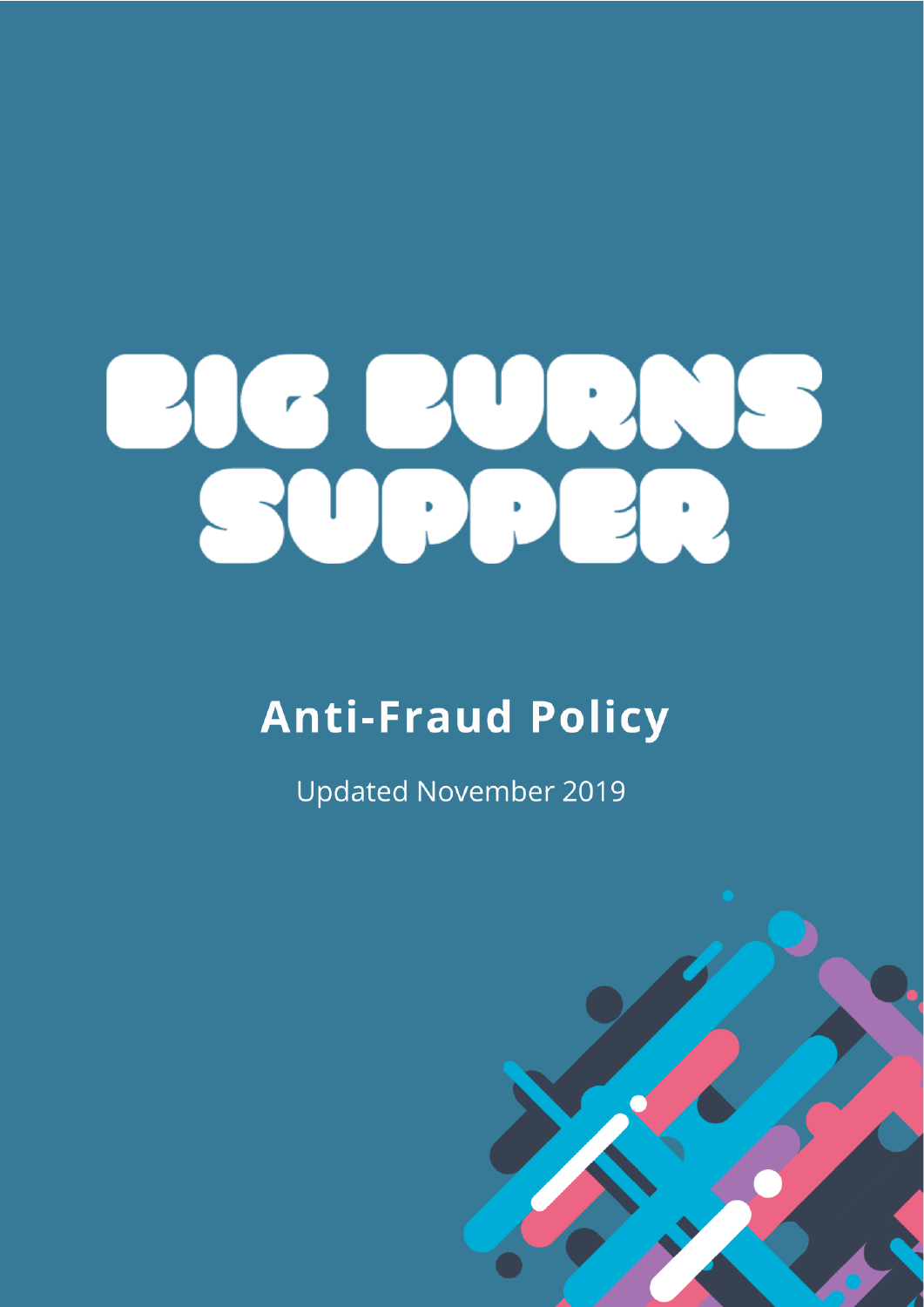# Anti Fraud and Corruption Policy

### **1. Introduction**

- a. Electric Theatre Workshop Limited is committed to fulfilling its responsibility to protect the funds it administers against fraud and corruption. This policy is designed to:
	- i. Promote standards of honest and fair conduct
	- ii. Encourage prevention of fraud and corruption
	- iii. Maintain strong systems of internal control
	- iv. Promote detection
	- v. Pursue a zero tolerance policy and bring justice to anyone who commits an act of fraud or corruption
	- vi. Recover any losses incurred by the organisation
- b. The organisation will continually strive to ensure that all of its financial, contractual and administrative processes are conducted and reported honestly, accurately, transparently and accountably, and that all decisions are taken objectively and free from personal interest. The organisation does not condone any behaviour that falls short of these principles. The directors, staff and volunteers all have a responsibility for putting these principles into practice, and for reporting any breaches they may discover.

## **2. Culture**

- a. Electric Theatre Workshop Limited is a charity, and the charity culture is intended to foster honesty, and is underpinned by seven principles of behaviour. These are:
	- i. Selflessness
	- ii. Integrity
	- iii. Objectivity
	- iv. Accountability
	- v. Openness
	- vi. Honesty
	- vii. Leadership
- b. Directors, staff and volunteers are expected to lead by example in adhering to the organisations policies, procedures and practices. Equally, members of the public and external organisations, such as suppliers and contractors, are expected to act with integrity and without intent to commit fraud against the organisation.
- c. The organisation will provide clear routes by which concerns can be raised against directors, staff and volunteers by those outside of the organisation.

#### **3. Definitions**

a. Fraud; the term fraud is used to describe acts of deception, bribery, forgery, concealment of material facts and collusion. For practical purposes, fraud may be defined as the use of deception with the intention of obtaining advantage, avoiding an obligation or causing a loss to another's property. Fraud is most often associated with a deliberate attempt to acquire money or goods dishonestly through the falsification of records or documents, and/or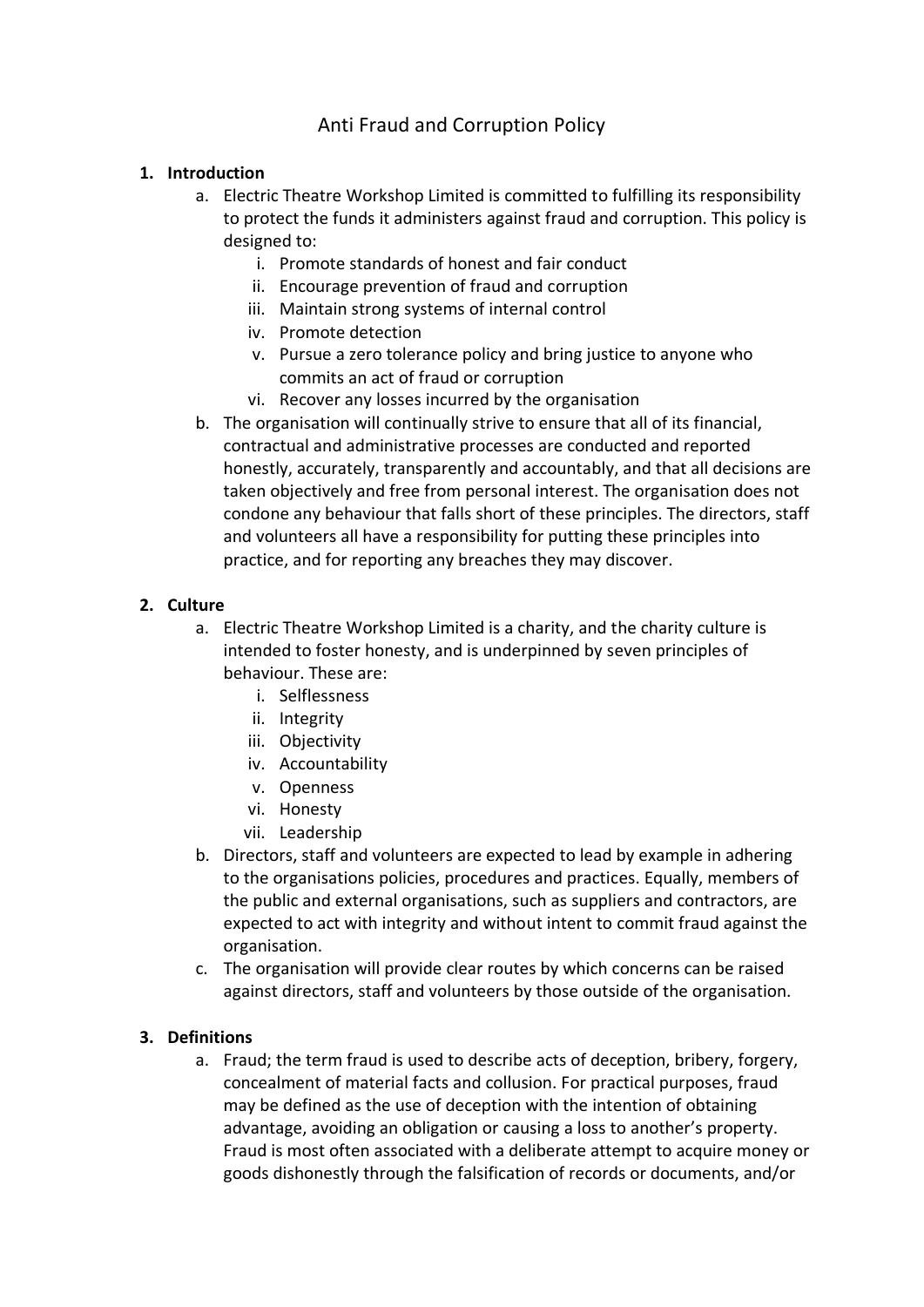the deliberate changing of financial statements or other records. The criminal act is the attempt to deceive and attempted fraud is therefore treated as seriously as accomplished fraud.

- b. Computer fraud; is where information technology equipment has been used to manipulate programmes or data dishonestly, or where the information system is a material factor in the preparation of fraud. Theft of fraudulent use of computer time and resources is included in this definition.
- c. Theft; dishonestly acquiring, suing or disposing of physical or intellectual property belonging to the organisation or to individual members of the organisation.
- d. Misuse of equipment; deliberately misusing materials or equipment belonging to the organisation.
- e. Abuse of position; exploiting the position of trust within the organisation.

#### **4. Responsibilities**

- a. In relation to the prevention of fraud, theft, misuse of equipment and abuse of position, specific responsibilities are as follows;
	- i. Trustee Directors; are responsible for establishing and maintaining a sound system of internal control that supports the achievement of the organisations policies, aims and objectives. The system of internal control is designed to respond to and manage the whole range of risks that the organisation faces. The system of internal control is based on an ongoing process designed to identify the principal risks, to evaluate the nature and extent of those risks and to manage them effectively. Managing fraud risk is seen in the context of the management of the wider range of risks.
	- ii. The Chief Executive Officer; has the overall responsibility for managing the risks of fraud and their responsibilities include; undertaking regular reviews of the fraud risk associated with each of the key organisational objectives, establishing effective anti-fraud response plans in proportion to the level of fraud risk identified, the design of an effective control environment to prevent fraud, and establishing the appropriate mechanisms for reporting fraud risk issues, reporting significant incidents of fraud or attempted fraud, liaising the organisations appointed auditors, liaising with the financial team, ensuring that all staff are aware of the organisations anti-fraud policy and know their responsibilities, ensuring that anti-fraud training is available as required and ensuring that appropriate action is taken to minimise the risk of previous frauds occurring in the future.
	- iii. Senior Management Team; hold the responsibilities of; ensuring that an adequate system of internal control exists within their areas of responsibility, and that controls operate effectively, preventing and detecting fraud as far as possible, assessing the types of risk involved in the operations for which they are responsible, reviewing the control systems for which they are responsible for regularly, ensuring that controls are being complied with and that their systems are continuing to operate effectively, and implementing new controls to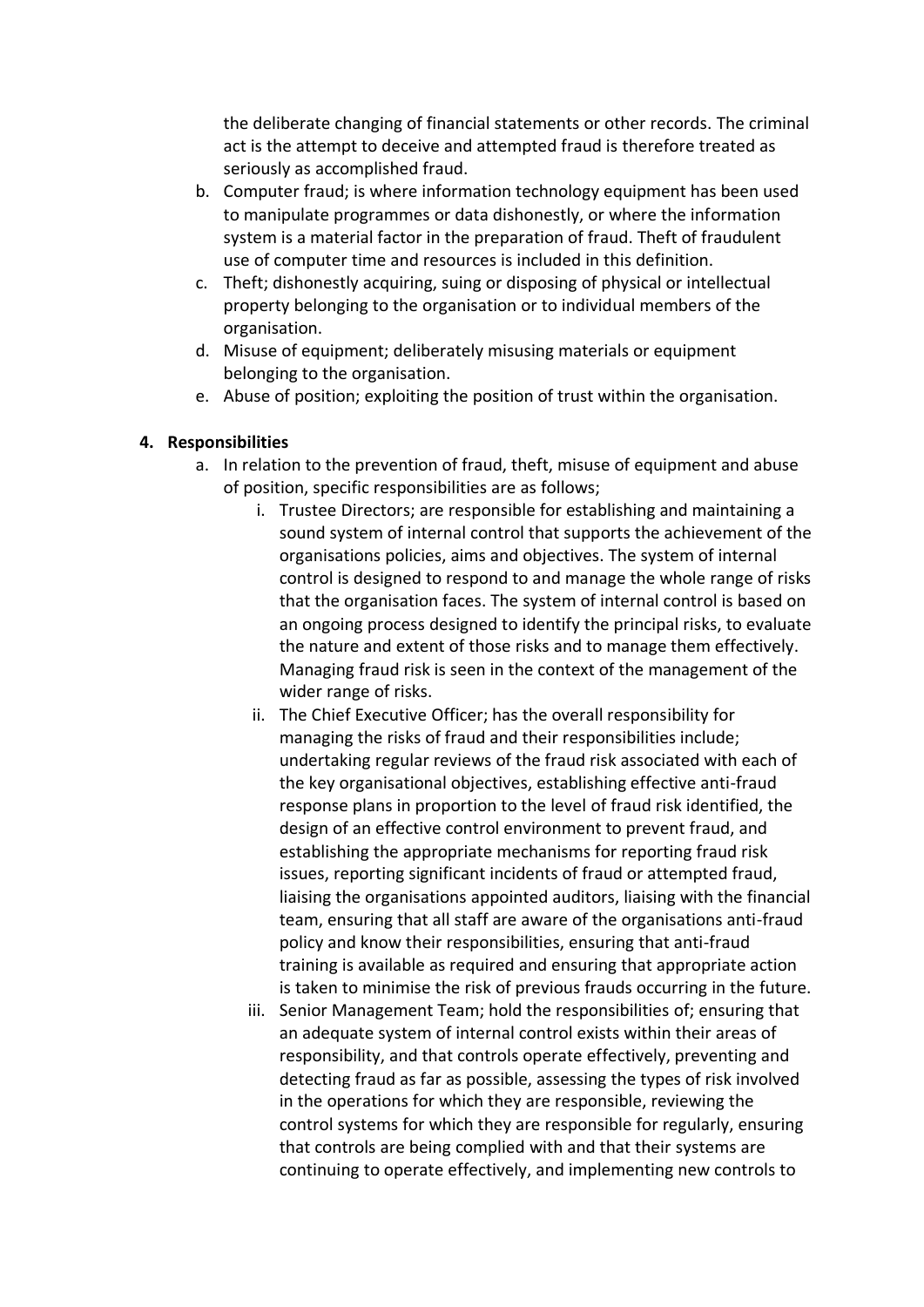reduce the risk of similar fraud occurring where frauds have taken place.

iv. Staff and Volunteers; have the responsibility to; act with propriety in use of the organisations resources, and the handling of funds whether they are involved with cash, receipts, payments or dealing with suppliers, conducting themselves in accordance with the seven principles set out above, being alert to the possibility that unusual events or transactions could be indicators of fraud and alerting their manager when they believe the opportunity for fraud exists, reporting details immediately if they suspect that a fraud has been committed or see any suspicious acts or events, and cooperating fully with whoever is conducting internal checks or reviews of fraud investigations.

#### **5. Detection and Investigation**

- a. An irregularity is any incident or action which is not part of the normal operations of the system or expected course of events which may be a result of fraud.
- b. The chair of the Board of Trustees must be notified immediately of all financial or accounting regularities or suspected irregularities or of any circumstances which may suggest the possible irregularities including those affecting cash, stores, property, renumeration or allowances.
- c. Reporting of suspected irregularities is essential as it facilitates a proper investigation by experienced staff, and ensures the consistent treatment of information regarding fraud and corruption. When so notified, the Chair will instigate an investigation by appointing a designated officer, auditor and other advisor will; deal promptly wit the matter, record evidence received, ensure the security and confidentiality of evidence, work closely with senior managers of the organisation and other agencies such as the police and courts to ensure that all issues are properly investigated and reported upon, ensure maximum recoveries are made on behalf of the organisation, and assist the senior managers to implement the organisations disciplinary procedures where considered appropriate (referral to the police will not prohibit or restrict action under the disciplinary procedure).
- d. No action will be taken against anyone who has reported a potential fraud should the suspicion turn out to be unfounded, provided that they have acted in good faith. Malicious accusations may be the subject of disciplinary action. The Public Interest Disclosure Act 1998 protects whistle-blowers from victimisation, discipline or dismissal where they raise genuine concern of misconduct or malpractice.
- e. An individual should not deal with an allegation or suspicion of fraud themselves but should refer them to their line manager. Should concern be about the line manager then it should be referred to the CEO. Should the concern be about the CEO it should be referred to the Chair. Should the concern be about the Chair it should be referred to the CEO or one of the other trustees.